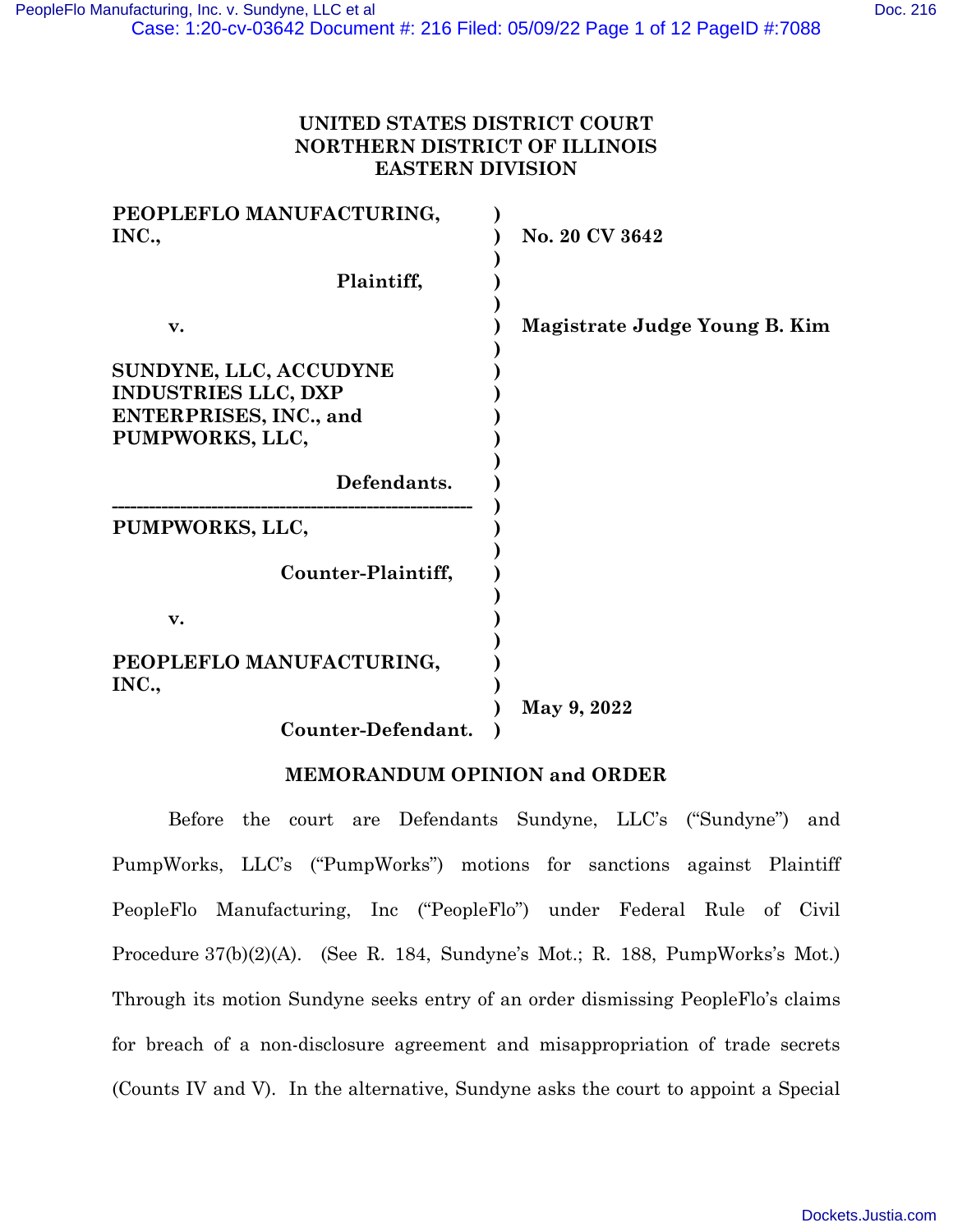Master to determine whether PeopleFlo's allegedly protected information qualifies as a trade secret and, if so, whether Sundyne misappropriated that information.

PumpWorks similarly asks the court to strike from the amended complaint PeopleFlo's allegations relating to misappropriation of trade secrets. Although PeopleFlo does not directly charge PumpWorks with a trade secret misappropriation claim, PumpWorks asserts that PeopleFlo "backdoors" trade secret allegations against PumpWorks through its breach of contract claim. PumpWorks also alleges that PeopleFlo seeks damages for PumpWorks's supposed conspiracy to cover up trade secret misappropriation. For the following reasons, the motions are denied:

## **Procedural History**

This diversity case stems from PeopleFlo's efforts to find a large industry partner that could help bring its novel sealless pump design to market. PeopleFlo negotiated with Sundyne and its affiliate Accudyne, LLC ("Accudyne"), as well as DXP Enterprises, Inc. ("DXP") and its subsidiary PumpWorks, before finally reaching a deal with PumpWorks. This business relationship did not go smoothly. PeopleFlo alleges that PumpWorks failed to uphold its end of the bargain, that DXP and Sundyne sabotaged the deal, and that Accudyne and Sundyne used PeopleFlo's trade secrets collected during negotiations to develop and market a competing product. PeopleFlo brings a variety of claims against Defendants under Illinois law stemming from these allegations. In turn, PumpWorks countersues PeopleFlo,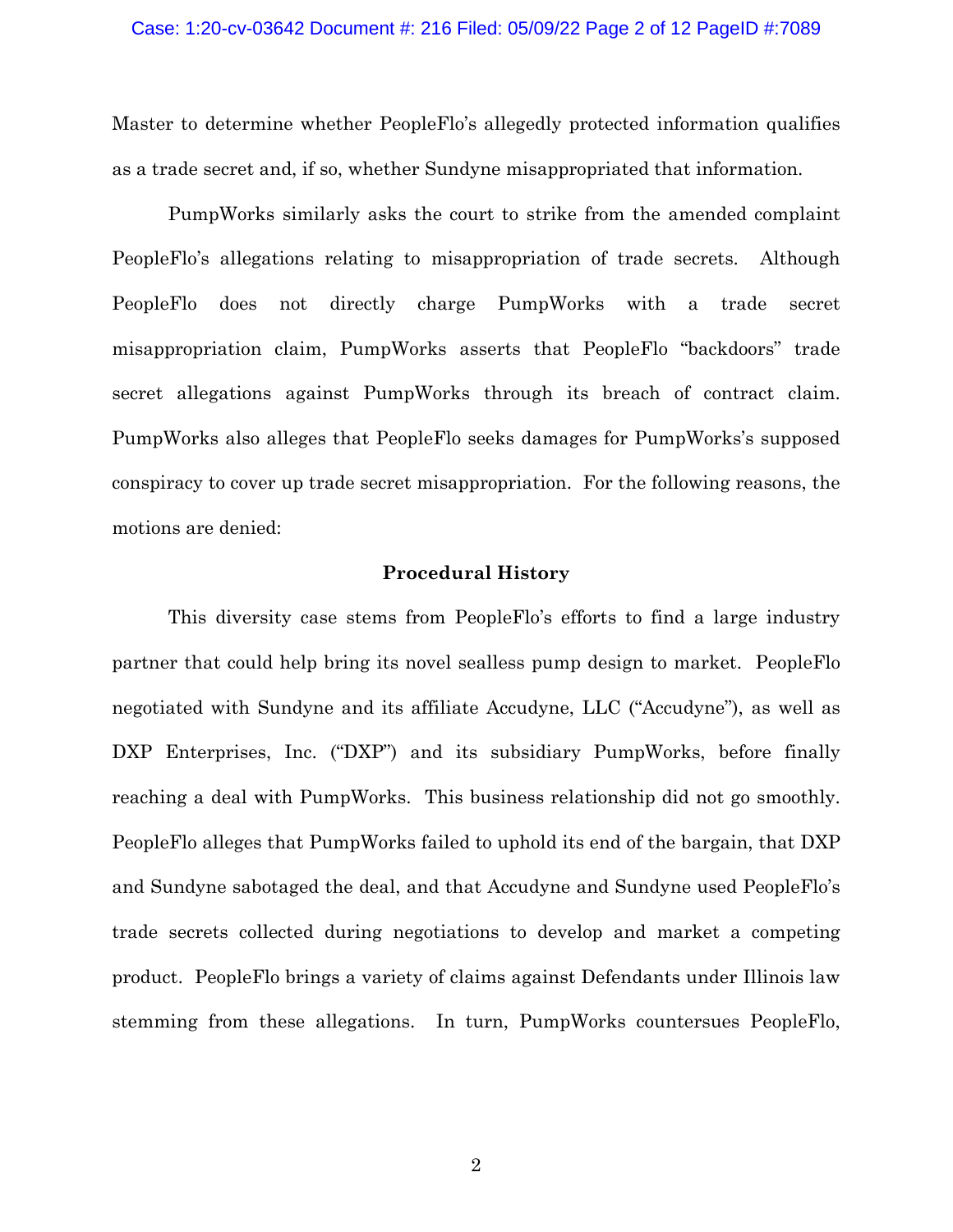### Case: 1:20-cv-03642 Document #: 216 Filed: 05/09/22 Page 3 of 12 PageID #:7090

alleging that PeopleFlo breached their agreement by failing to timely deliver working products and return advance payments made for those products.

Fact discovery in this case began in July 2020. (R. 125.) In September 2020, Sundyne served its first set of interrogatories to PeopleFlo, asking it in part to:

9. Identify all products manufactured or sold by Sundyne that misappropriate any aspect of PeopleFlo's technology, and for each such product, identify: (a) the product name; (b) what aspect or feature of the product that PeopleFlo contends that Sundyne misappropriated; and (c) whether, to PeopleFlo's knowledge, the design feature or technology existed prior to the date that PeopleFlo first used it, and if so, where said technology was used.

(R. 184, Sundyne's Mot. Ex. 2 at 10.) PeopleFlo responded a month later, and Sundyne challenged the lack of specificity in its response. (See id. at 2.) Thereafter, PeopleFlo twice supplemented its answer to Interrogatory ("INT") No. 9. However, the first supplemental response did not address INT No. 9(b) or 9(c) and only identified "categories" of information misappropriated, rather than the actual trade secret information that Sundyne allegedly stole, and the second failed to address INT No. 9(c). (See R. 170.) In December 2021 Sundyne moved to compel PeopleFlo to provide more details to its answer. (R. 139, Sundyne's Mot. to Compel.)

The court granted Sundyne's motion to the extent Sundyne sought the supplementation of PeopleFlo's response to INT No. 9(c) and denied it to the extent Sundyne sought information not requested in INT No. 9. (R. 170.) The court also cautioned PeopleFlo that it would "be barred from using or relying on any responsive technical information it fails to disclose" and that "[a]s such, a detailed narrative answer, combined with the identification of documents reflecting such

3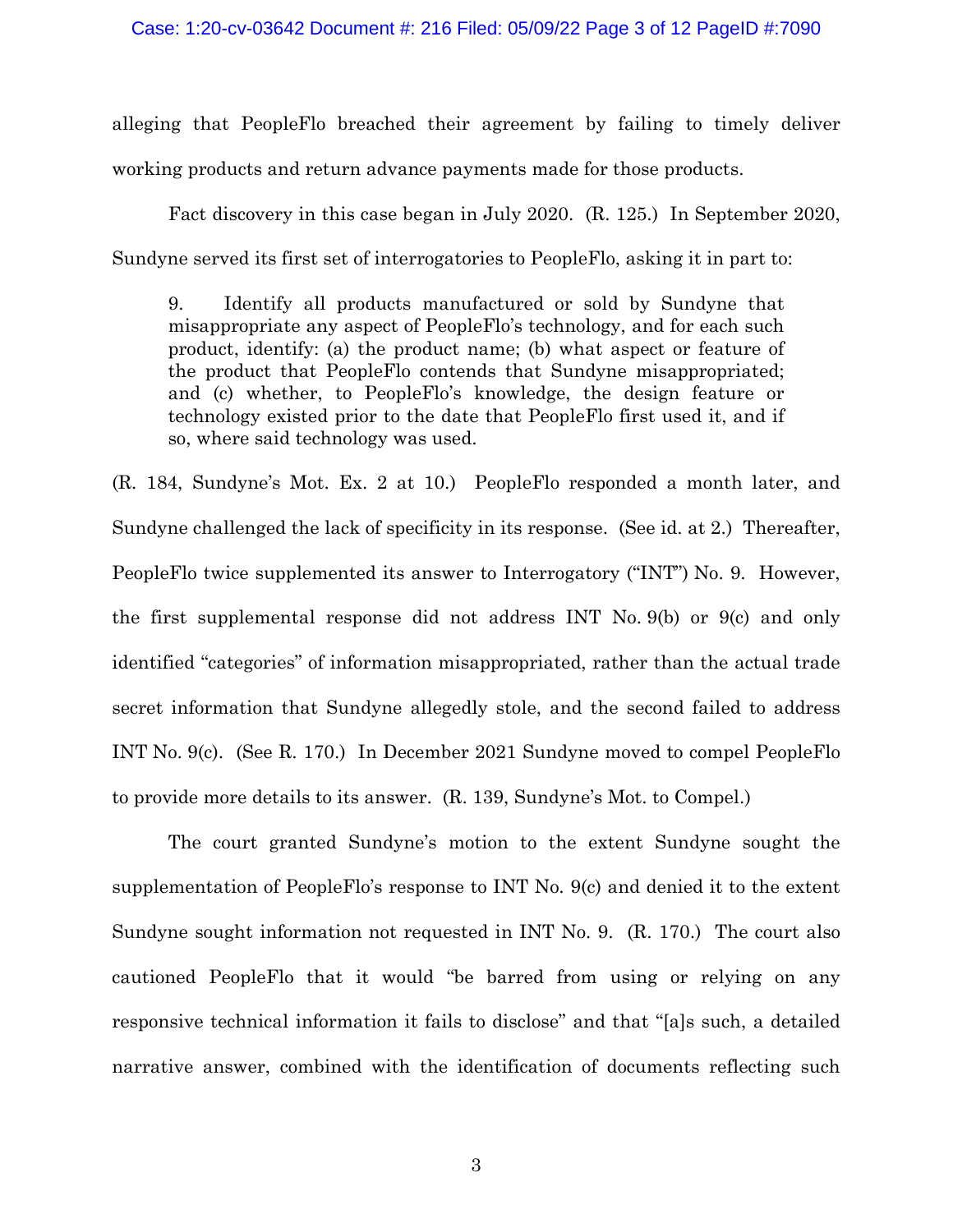#### Case: 1:20-cv-03642 Document #: 216 Filed: 05/09/22 Page 4 of 12 PageID #:7091

information, is crucial." (Id.) In February 2022 PeopleFlo supplemented its response to INT No. 9(c). (R. 184, Sundyne's Mot. Ex. 4.) But Sundyne contends that PeopleFlo failed "to conduct a good faith investigation to determine whether its claimed 'confidential information,' was actually known to third persons" before PeopleFlo used that technology. (Id. at 4-5.) Sundyne asks the court to sanction PeopleFlo for failing to comply with the court's order by dismissing certain claims. (Id.)

For its part, PumpWorks served PeopleFlo with its first set of interrogatories in June 2021, asking it in part to:

16. Identify all trade secrets you claim have been misappropriated by Sundyne or Accudyne with sufficient particularity to distinguish such trade secret from public domain information and information disclosed in one or more of the published patent applications filed by you or on your behalf that were or could have been observed by Jim Hook when he visited PeopleFlo or Sundyne.

(R. 189, PumpWorks's Mem. at 2-3.) PumpWorks claims that PeopleFlo did not identify any trade secrets in response to INT No. 16. (Id. at 3 (citing PeopleFlo's supplemental answer to INT No. 16).) As a result, in December 2021 PumpWorks moved to compel PeopleFlo to supplement its response. (R. 144, Def. PumpWorks's Mot. to Compel.)

The court granted PumpWorks's motion to compel as to INT No. 16, finding that although PeopleFlo argued it could not answer the interrogatory, allegations in its amended complaint suggested otherwise. (R. 168 at 6-7.) Specifically, while PeopleFlo conceded it was not present during a June 2019 visit to Sundyne's plant by Jim Hook, a DXP regional vice president, PeopleFlo alleges in its amended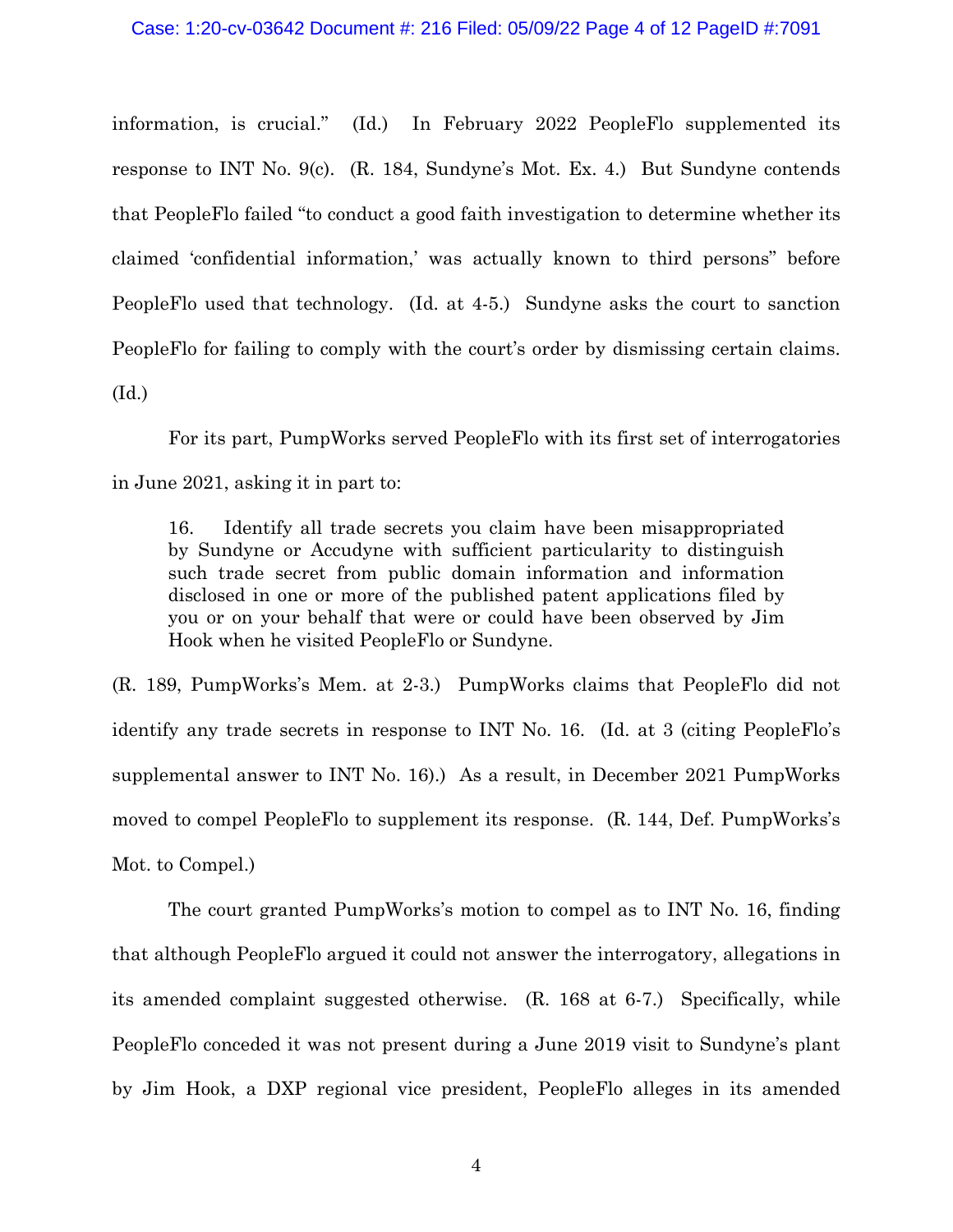# Case: 1:20-cv-03642 Document #: 216 Filed: 05/09/22 Page 5 of 12 PageID #:7092

complaint that PumpWorks observed PeopleFlo's "concept, confidential information and trade secrets" during that visit. (Id. (citing R. 77, Amend. Compl. at 16).) In light of this allegation, the court ordered PeopleFlo to "provide a narrative answer to No. 16 and detail the trade secrets PumpWorks was able to observe Sundyne using as of June 2019, answer 'unknown,' or withdraw the allegation." (Id. at 7.) The court further ordered PeopleFlo to "explain whether any of the trade secrets identified in answer to No. 16 have ever been disclosed in connection with any patent prosecutions." (Id.)

In response to the court's order, PeopleFlo supplemented its answer to INT No. 16 by stating that its knowledge of PumpWorks's alleged conspiracy was based on information DXP and PumpWorks representatives communicated to PeopleFlo after Hook's visit. (R. 189, PumpWorks's Mem. at 3-4.) PumpWorks asserts that PeopleFlo's response violates the court's order because it does not provide a narrative answer and is "indecipherably vague" or "simply parrot[s]" information that is publicly available. (Id. at 4.) PumpWorks further contends that PeopleFlo "referenc[ed] 52 documents containing 481 pages without providing any pinpoint citations to distinguish which of these materials" constitute its trade secrets and which, "if any, disclose . . . material comprising unprotectable third party content or public domain materials." (Id. at 8.) PumpWorks thus asks the court to sanction PeopleFlo by striking all trade secret claims and allegations related to misappropriation of trade secrets by PumpWorks from the amended complaint.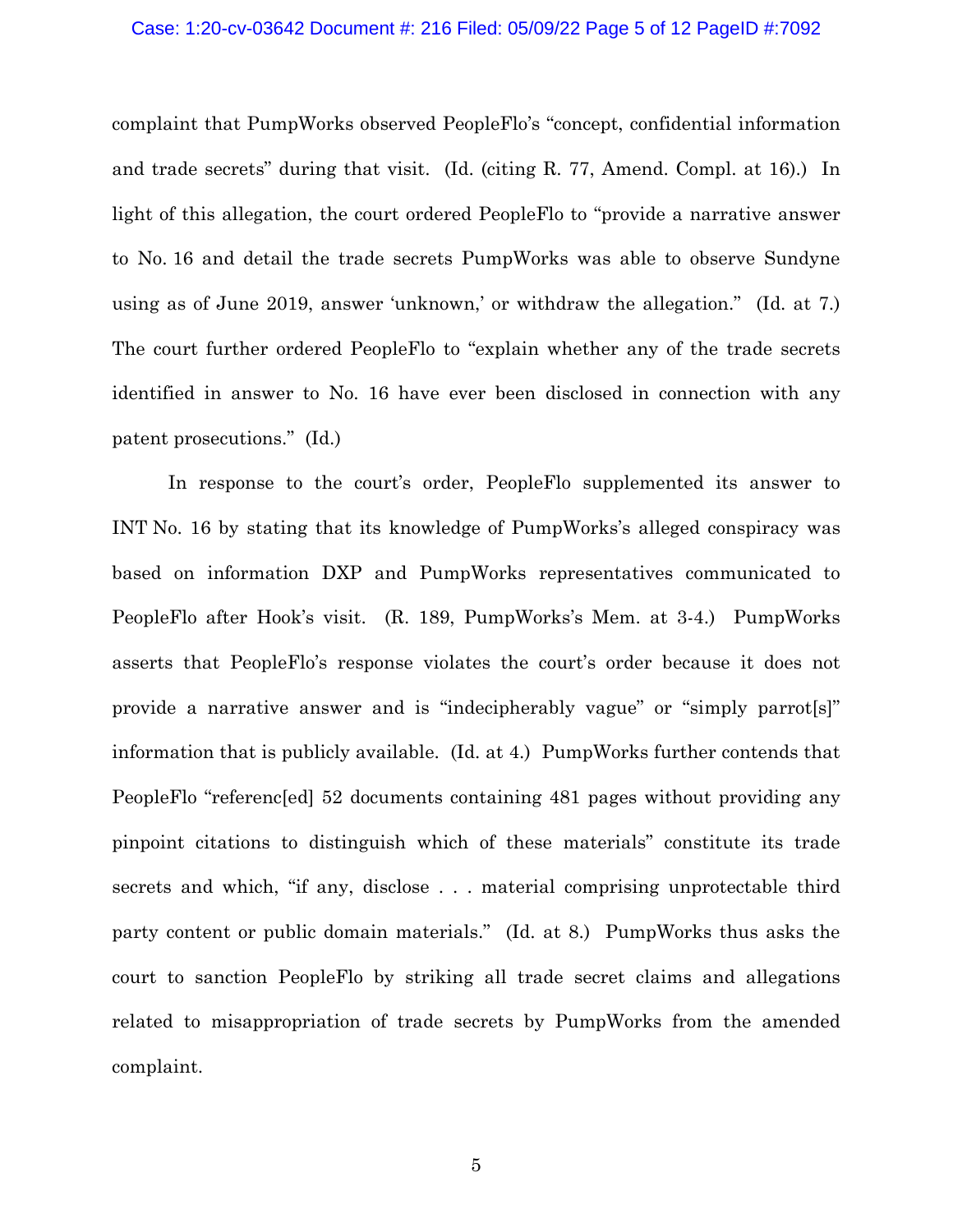## **Analysis**

PeopleFlo brings its misappropriation of trade secrets claim pursuant to the Illinois Trade Secrets Act ("ITSA"), 765 ILCS 1065/1. (R. 77, Amended Compl. ¶¶ 182-88.) ITSA requires a plaintiff to establish that: "(1) the information at issue was a trade secret;  $(2)$ ... it was misappropriated; and  $(3)$  it was actually used in the defendant's business." *In re Adegoke*, 632 B.R. 154, 165 & n.8 (Bankr. N.D. Ill. 2021). A trade secret is defined under ITSA as "information, including but not limited to, technical or non-technical data, a formula, pattern, compilation, program, device, method, technique, drawing, process, financial data, or list of actual or potential customers or suppliers." 765 ILCS 1065/2(d). To prevail on a trade secret claim, a plaintiff must "identify specific trade secrets subject to protection." *Vendavo, Inc. v. Long*, 397 F. Supp. 3d 1115, 1130 (N.D. Ill. 2019). It is not enough for a plaintiff to assert that "general categories of information are trade secrets." *Id.* (stating that "lack of specificity greatly reduces [a plaintiff's] chances of demonstrating that a defendant has misappropriated its trade secrets"). Furthermore, a plaintiff must show that the information sought to be protected is not "generally known or understood within an industry" or to the public and that the plaintiff "has taken 'affirmative measures' to prevent others from using the information." *Adegoke*, 632 B.R. at 166 (citing *Gen. Elec. Co. v. Uptake Techs., Inc.*, 394 F. Supp. 3d 815, 831 (N.D. Ill. 2019)).

As explained, Sundyne and PumpWorks move for sanctions under Federal Rule of Civil Procedure 37(b)(2)(A) based on PeopleFlo's alleged failure to comply

6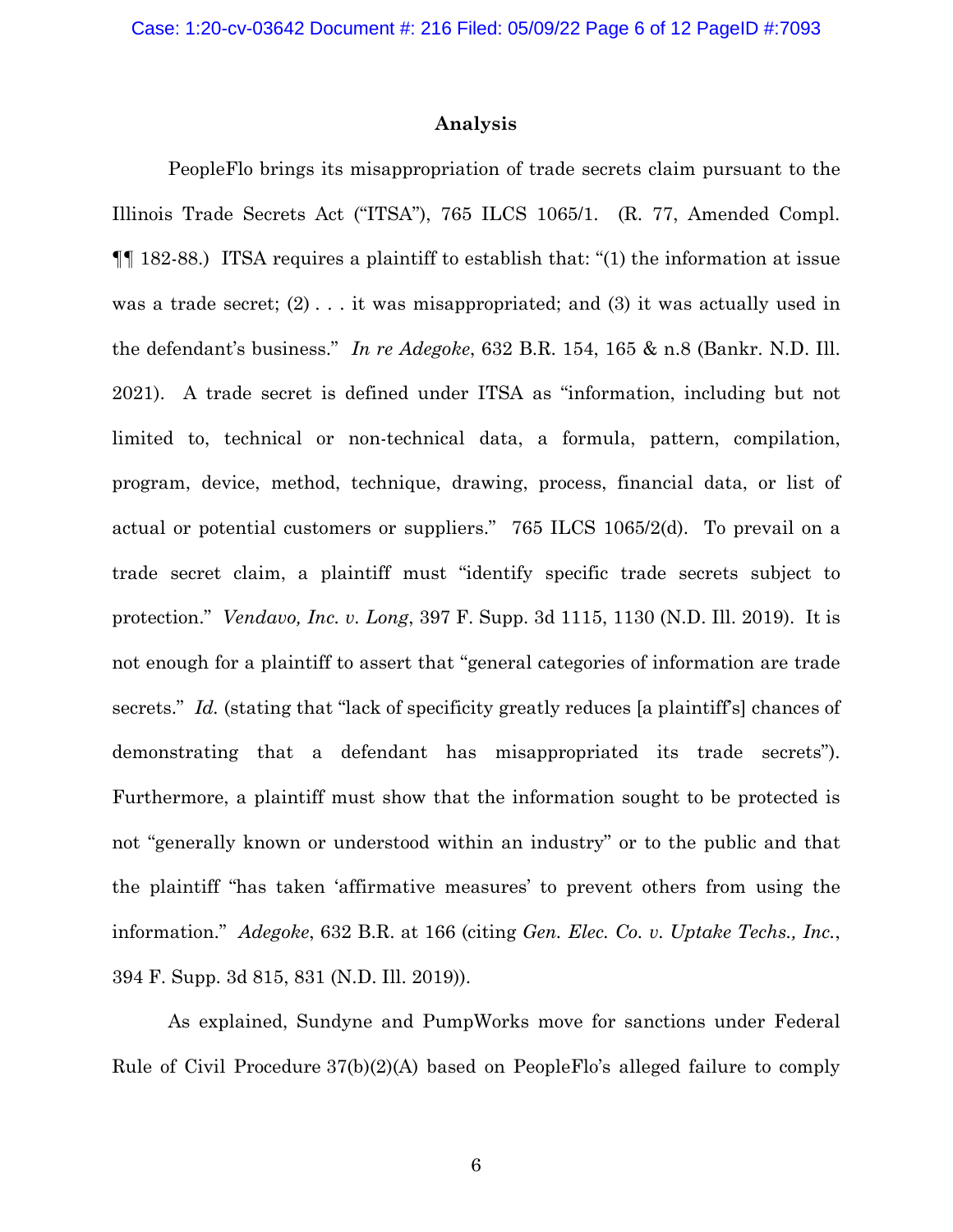## Case: 1:20-cv-03642 Document #: 216 Filed: 05/09/22 Page 7 of 12 PageID #:7094

with discovery orders requiring it to identify its trade secrets and disclose whether any part of the protected information is publicly available. Rule 37(b)(2)(A) allows a court to enter "just orders" for failing to obey a discovery order, including prohibiting that party from "supporting or opposing designated claims or defenses," striking or staying proceedings, dismissing the action, and entering a default judgment. A court also has "inherent authority to manage judicial proceedings and to regulate the conduct of those appearing before it, and pursuant to that authority may impose appropriate sanctions to penalize and discourage misconduct." *Ramirez v. T&H Lemont, Inc.*, 845 F.3d 772, 776 (7th Cir. 2016). Under the latter authority, sanctions are justified only "if the offender willfully abuses the judicial process or litigates in bad faith." *Donelson v. Hardy*[, 931 F.3d 565, 569 \(7th Cir.](https://1.next.westlaw.com/Link/Document/FullText?findType=Y&serNum=2048750819&pubNum=0000506&originatingDoc=I1de7ff500d6a11eb8cd5c20cd8227000&refType=RP&fi=co_pp_sp_506_569&originationContext=document&transitionType=DocumentItem&contextData=(sc.Search)#co_pp_sp_506_569)  [2019\).](https://1.next.westlaw.com/Link/Document/FullText?findType=Y&serNum=2048750819&pubNum=0000506&originatingDoc=I1de7ff500d6a11eb8cd5c20cd8227000&refType=RP&fi=co_pp_sp_506_569&originationContext=document&transitionType=DocumentItem&contextData=(sc.Search)#co_pp_sp_506_569) Where sanctions are appropriate, the court must ensure they are proportional to the circumstances. *[Id](https://1.next.westlaw.com/Link/Document/FullText?findType=Y&serNum=2048750819&pubNum=0000506&originatingDoc=I1de7ff500d6a11eb8cd5c20cd8227000&refType=RP&fi=co_pp_sp_506_569&originationContext=document&transitionType=DocumentItem&contextData=(sc.Search)#co_pp_sp_506_569)*.; *see also Ebmeyer v. Brock*, 11 F.4th 537, 547 (7th Cir. 2021).

Sundyne and PumpWorks contend that PeopleFlo has failed to comply with discovery orders and impeded discovery regarding its asserted trade secrets, thereby stymying their ability to defend against such allegations. (R. 184, Sundyne's Mot.; R. 189, PumpWorks's Mem.) Sundyne and PumpWorks also submit evidence in the public domain that they say precludes them from understanding what "concrete secrets" PeopleFlo accuses them of misappropriating. (R. 189, PumpWorks's Mem. at 6, 9-18; see also R. 184, Sundyne's Mot. at 6-12.) Based on PeopleFlo's alleged misconduct, Sundyne and PumpWorks ask the court to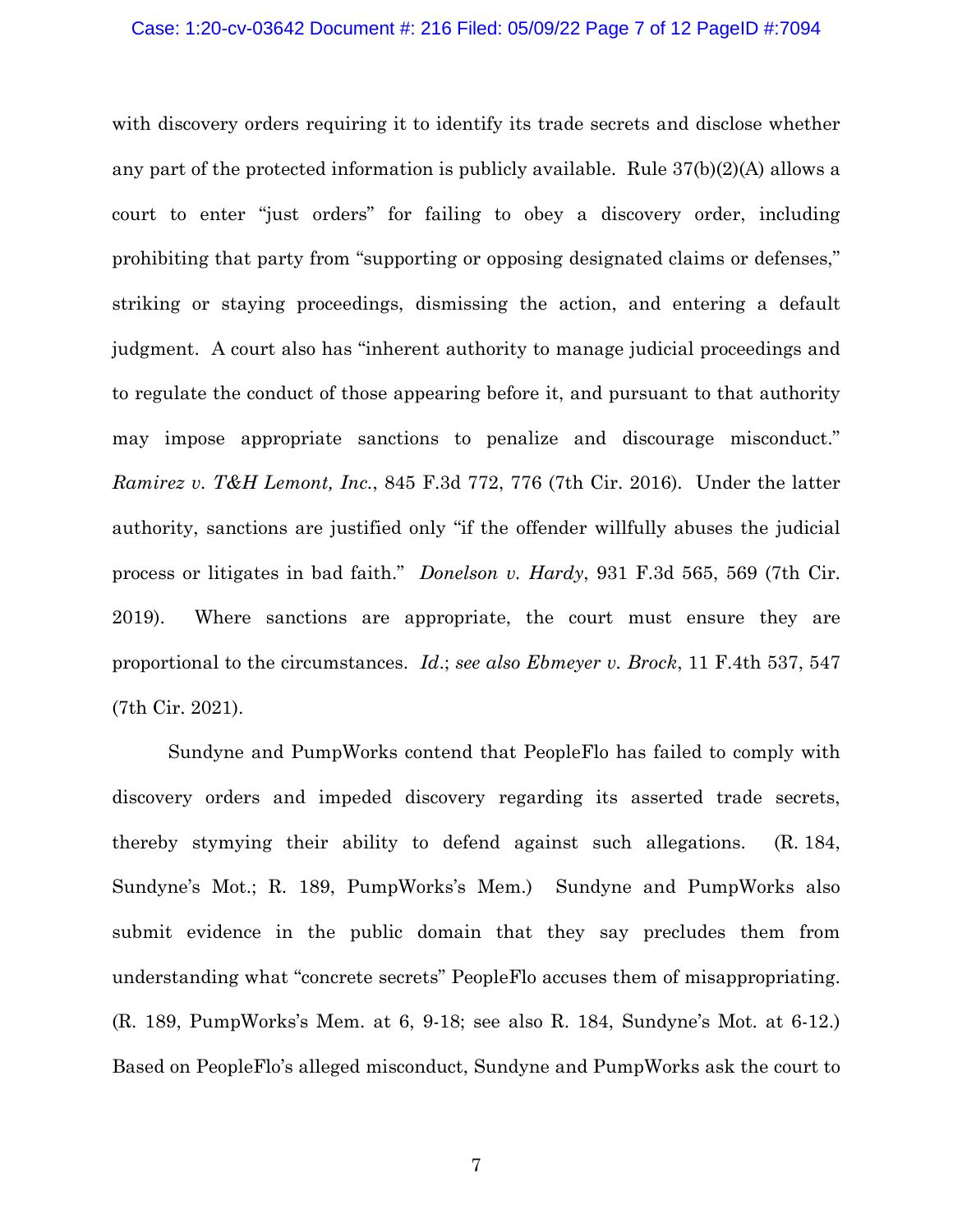#### Case: 1:20-cv-03642 Document #: 216 Filed: 05/09/22 Page 8 of 12 PageID #:7095

sanction PeopleFlo by dismissing or striking PeopleFlo's claim for or allegations relating to breach of a non-disclosure agreement and misappropriation of trade secrets (Counts IV and V) or, in the alternative, the appointment of a Special Master.

PeopleFlo responds that it has answered Sundyne's INT No. 9(c) and PumpWorks's INT No. 16 as ordered by the court and, as such, the current motions should be denied. (R. 202, Pl.'s Resp. at 1; R. 208, Pl.'s Resp. at 1-2.) PeopleFlo also argues that Sundyne and PumpWorks are using their sanctions motion to dismiss claims in lieu of filing a motion for summary judgment, which PeopleFlo says is a non-starter because of genuine issues of material fact.<sup>[1](#page-7-0)</sup> (R. 202, Pl.'s Resp. at 1; R. 208, Pl.'s Resp. at 3-4.)

The court agrees with PeopleFlo that sanctions are not warranted here, at least not at this juncture. In trade secret cases "parties often clash, and courts disagree" about when and to what extent trade secrets must be identified. Joseph Loy, Kirkland & Ellis, *Trade Secret Rulings May Guide on Disclosure in Litigation*, May 14, 2020, https://www.kirkland.com/publications/article/2020/05/trade-secretrulings-guide-disclosure-litigation (last visited May 9, 2022). A plaintiff may attempt to delay articulating with particularity its trade secrets to avoid limiting the scope of its claim, while a defendant may seek an early, detailed identification to pinpoint the trade secret information being asserted. *Id.* Given the parties'

<span id="page-7-0"></span><sup>1</sup> PeopleFlo further argues that PumpWorks lacks standing to bring the current motion because PeopleFlo did not charge PumpWorks with misappropriating PeopleFlo's trade secrets. (R. 208, Pl.'s Resp. at 2.) Because the court denies the current motions on other grounds, it declines to also address this argument.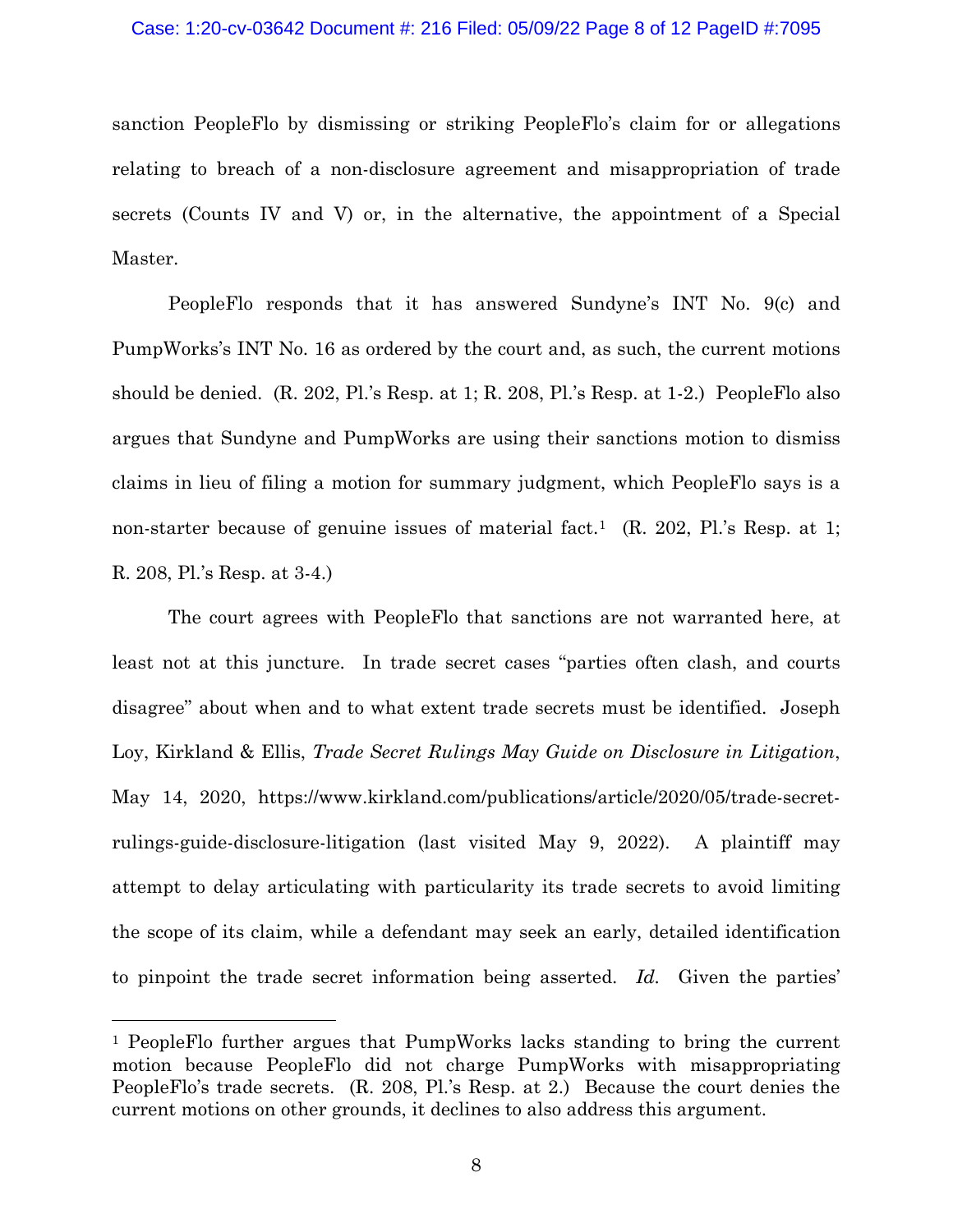#### Case: 1:20-cv-03642 Document #: 216 Filed: 05/09/22 Page 9 of 12 PageID #:7096

divergent interests, determining whether a plaintiff has satisfied its burden of adequately disclosing its trade secrets can be "particularly fact-intensive." *Id.*

The parties here are engaged in this clash, and through written discovery and motions to compel, Sundyne and PumpWorks have sought, and pursuant to court orders received, supplemental responses from PeopleFlo with more specificity regarding the subject trade secrets. (See R. 168; R. 170; R. 184, Sundyne's Mot. Ex. 4; R. 189, PumpWorks's Mem. Ex.3 at 3-5.) While Sundyne and PumpWorks are not satisfied with the responses secured, they have not demonstrated that PeopleFlo disobeyed any court orders in violation of Rule 37(b)(2)(A). Nor have they established that the court's admonition—that PeopleFlo would "be barred from using or relying on any responsive technical information it fails to disclose," (R. 170)—is insufficient to protect Sundyne and PumpWorks from defending themselves against what they perceive to be poorly identified trade secrets.

As PeopleFlo points out, Sundyne and PumpWorks do not deny that PeopleFlo responded to written discovery as ordered by the court. (R. 202, Pl.'s Resp. at 12.) They instead argue that the responses provided are unclear or can be rejected based on information publicly available. Through the current motions, Sundyne and PumpWorks seek to prove that the trade secrets PeopleFlo identified are not protectible, providing detailed analysis of public sources for support. (R. 186, Sundyne's Mot. at 6-12 (sealed); R. 192, PumpWorks's Mem. at 9-18 (sealed).) PeopleFlo responds with its own detailed description of what it asserts are its protectible trade secrets. (R. 203, Pl.'s Resp. at 15-27 (sealed).) But a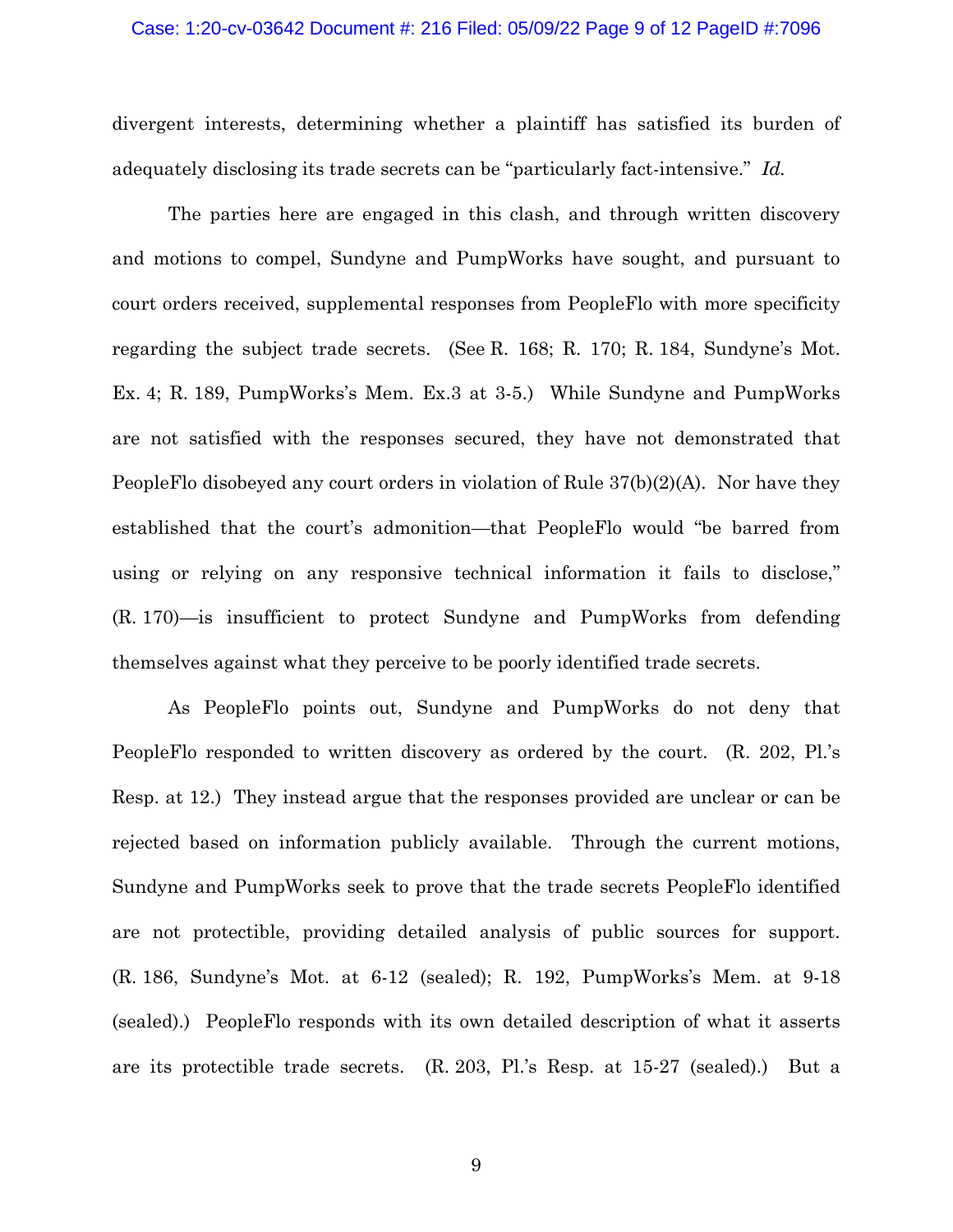### Case: 1:20-cv-03642 Document #: 216 Filed: 05/09/22 Page 10 of 12 PageID #:7097

sanctions motion is not the proper vehicle to resolve the substantive merits of the case—including what information, if any, relating to PeopleFlo's asserted trade secrets is protectible. *See M.H. Eby, Inc. v. Timpte Indus., Inc.*, No. 19-386, 2019 WL 6910153, at \*8 (E.D. Pa. 2019) (declining to address whether alleged "knowhow" qualified as trade secret because to rule on such issues "at an early stage ... would require the court to wade into the substantive merits of the parties' dispute"). This case is still in the fact discovery stage, and key depositions on these issues have not yet occurred. Thus, it would be premature—and inappropriate in response to requests for sanctions—to wade into the merits as to the protectability of the asserted trade secrets. *See id.*

Moreover, Sundyne and PumpWorks fail to establish that any sanction—let alone the severe sanction of dismissal of the trade secrets claim and related allegations—is warranted at this time. [2](#page-9-0) In *TNS Media Research, LLC v. Tivo Research & Analytics, Inc.*, the Federal Circuit rejected a request for a similar sanction where the plaintiff, in describing its trade secrets, "merely listed several hundred documents, without explaining how these documents demonstrated the existence of trade secrets." 629 Fed. Appx. 916, 928 (Fed. Cir. 2015). The Federal Circuit reasoned that it found "no indication that [the plaintiff] purposefully shirked its discovery obligations" or violated any court order in waiting until after discovery

<span id="page-9-0"></span><sup>2</sup> As PeopleFlo points out, Sundyne has not provided legal authority or other support for its alternative sanction request for the appointment of a Special Master. (R. 203, Pl.'s Resp. at 28.) Regardless, because Sundyne has not shown that PeopleFlo violated a discovery order, the court denies the request to appoint a Special Master.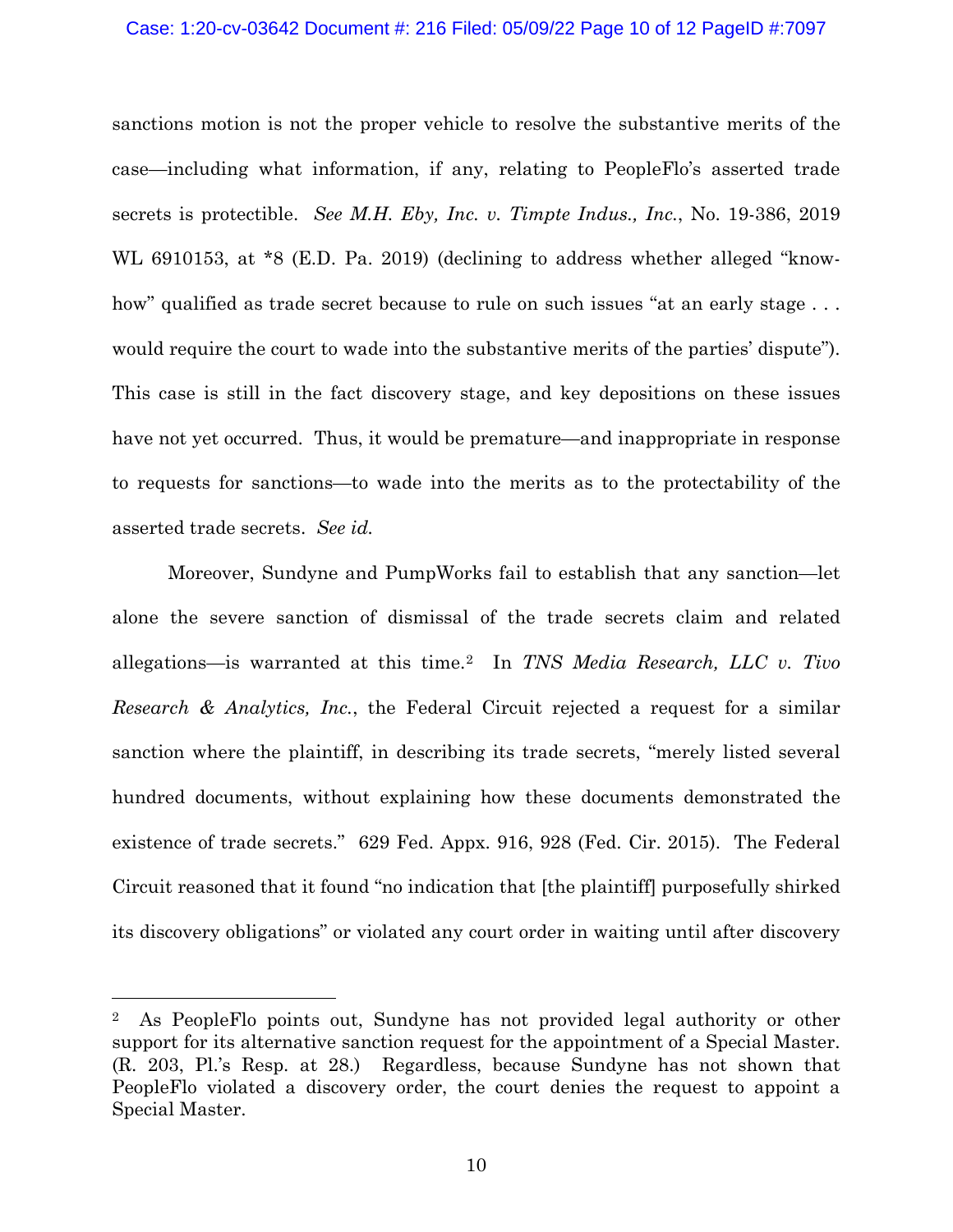# Case: 1:20-cv-03642 Document #: 216 Filed: 05/09/22 Page 11 of 12 PageID #:7098

to narrow the description of its asserted trade secrets, and that even if it had, other sanctions would have sufficed, such as "preclusion of omitted information" not supplemented in a timely manner pursuant to Federal Rule of Civil Procedure 26(e). *Id.* at 929-30; *see also Nationwide Sales & Servs., Inc. v. Envirocare Techs. Int'l, Ltd.*, No. 16-6617, 2018 WL 2436969, at \*7 (E.D.N.Y. May 30, 2018) (citing *TNS* and noting need to "exercise . . . caution before . . . impos[ing] the extreme sanction of dismissal based on a failure to adequately identify trade secrets").

As in *TNS*, neither Sundyne nor PumpWorks has established that PeopleFlo disobeyed a discovery order. *See Lynchval Sys., Inc. v. Chi. Consulting Actuaries, Inc.*, No. 95 CV 1490, 1996 WL 735586, at \*7 (N.D. Ill. Dec. 19, 1996) ("Rule 37(b)(2) only authorizes a court to impose a sanction if the party fails to comply with a discovery order."). Sundyne and PumpWorks may not like PeopleFlo's answers, but they did receive them. They also have not shown that "preclusion of omitted information" is an insufficient remedy for untimely supplementation of PeopleFlo's trade secrets. *TNS*, 629 Fed. Appx. at 929-30. Nonetheless, because PumpWorks alleges in its motion that PeopleFlo has now produced so much information that it cannot determine what actually constitutes PeopleFlo's trade secrets, (R. 189, PumpWorks's Mem. at 8), the court expands its admonition to PeopleFlo to make clear that it will be barred from using or relying on any responsive technical information it fails to disclose or identify with reasonable particularity, as required